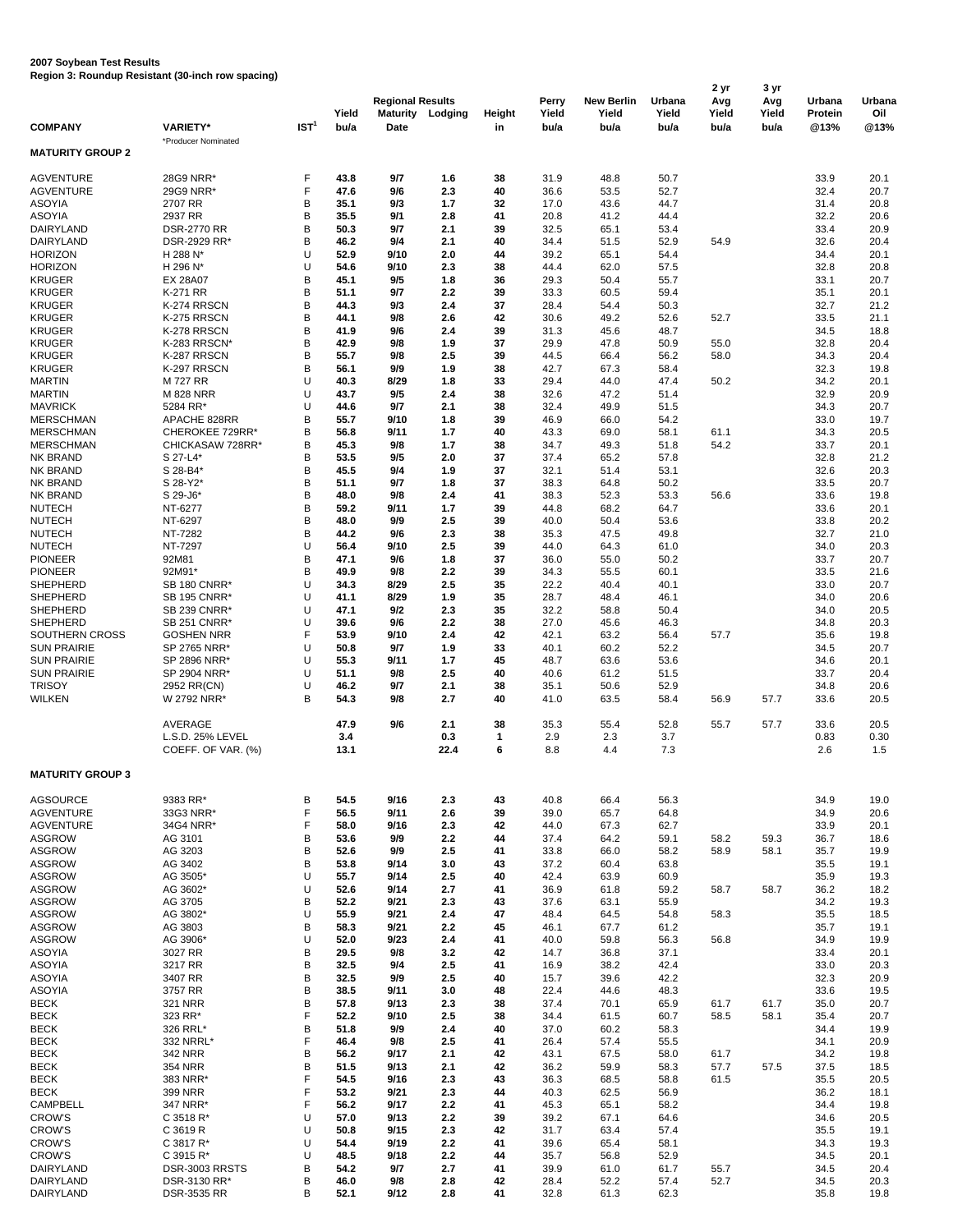| is and in the main of the second terms of the second second second second second second second second second s |                                            |                  |               | <b>Regional Results</b> |            |              | Perry         | <b>New Berlin</b> | Urbana        | 2 yr<br>Avg   | 3 yr<br>Avg   | Urbana          | Urbana       |
|----------------------------------------------------------------------------------------------------------------|--------------------------------------------|------------------|---------------|-------------------------|------------|--------------|---------------|-------------------|---------------|---------------|---------------|-----------------|--------------|
| <b>COMPANY</b>                                                                                                 | <b>VARIETY*</b>                            | IST <sup>1</sup> | Yield<br>bu/a | <b>Maturity</b><br>Date | Lodging    | Height<br>in | Yield<br>bu/a | Yield<br>bu/a     | Yield<br>bu/a | Yield<br>bu/a | Yield<br>bu/a | Protein<br>@13% | Oil<br>@13%  |
|                                                                                                                | *Producer Nominated                        |                  |               |                         |            |              |               |                   |               |               |               |                 |              |
| DAIRYLAND<br>DYNA-GRO                                                                                          | <b>DSR-3675 RR</b><br>32C38*               | В<br>B           | 56.7<br>56.2  | 9/17<br>9/16            | 2.2<br>2.3 | 41<br>41     | 43.9<br>40.6  | 64.5<br>68.0      | 61.8<br>60.0  | 61.8          |               | 34.0<br>34.5    | 19.9<br>19.1 |
| DYNA-GRO                                                                                                       | 3362 NRR*                                  | B                | 45.0          | 9/17                    | 2.8        | 39           | 32.7          | 49.9              | 52.4          |               |               | 35.6            | 19.4         |
| DYNA-GRO                                                                                                       | 3390 NRR*                                  | B                | 48.9          | 9/18                    | 2.1        | 44           | 35.8          | 56.5              | 54.3          |               |               | 34.8            | 19.9         |
| DYNA-GRO<br><b>EXCEL</b>                                                                                       | 37J34*<br>8357 NNRR*                       | B<br>B           | 57.1<br>52.7  | 9/17<br>9/19            | 2.2<br>2.6 | 42<br>43     | 40.3<br>39.4  | 67.1<br>60.4      | 63.9<br>58.4  | 56.5          |               | 34.3<br>36.8    | 19.9<br>18.9 |
| <b>EXCEL</b>                                                                                                   | 8368 NRR                                   | B                | 49.7          | 9/16                    | 2.6        | 40           | 30.6          | 60.1              | 58.3          |               |               | 36.3            | 19.5         |
| <b>EXCEL</b>                                                                                                   | 8369 NRR*                                  | U                | 57.5          | 9/17                    | 2.2        | 44           | 41.7          | 66.4              | 64.4          | 61.2          |               | 34.4            | 19.3         |
| <b>EXCEL</b>                                                                                                   | 8396 RRSTS                                 | B                | 48.6          | 9/19                    | 2.4        | 43           | 39.9          | 56.5              | 49.6          | 54.9          |               | 36.2            | 18.9         |
| <b>FS HISOY</b><br><b>FS HISOY</b>                                                                             | <b>HS 3266</b><br>HS 3466                  | B<br>B           | 57.5<br>59.1  | 9/11<br>9/17            | 2.3<br>2.1 | 39<br>42     | 38.6<br>47.9  | 69.0<br>68.6      | 64.8<br>60.8  | 62.4          |               | 35.5<br>34.1    | 20.4<br>19.9 |
| <b>FS HISOY</b>                                                                                                | HS 3536*                                   | B                | 57.0          | 9/18                    | 2.4        | 39           | 40.5          | 67.9              | 62.5          | 62.1          | 62.5          | 35.4            | 20.4         |
| <b>FS HISOY</b>                                                                                                | <b>HS 3766</b>                             | B                | 52.9          | 9/17                    | 2.3        | 43           | 37.2          | 64.9              | 56.4          |               |               | 35.2            | 20.6         |
| <b>FS HISOY</b><br><b>FS HISOY</b>                                                                             | <b>HS 3846</b><br>HS 3916*                 | B<br>B           | 56.3<br>50.6  | 9/17<br>9/20            | 2.2<br>2.2 | 42<br>44     | 41.4<br>35.4  | 65.4<br>57.5      | 62.0<br>58.8  | 62.3<br>56.5  | 63.5<br>59.1  | 34.1<br>34.7    | 19.4<br>20.0 |
| <b>FS HISOY</b>                                                                                                | R 07-31                                    | B                | 53.9          | 9/4                     | 1.9        | 37           | 35.8          | 65.1              | 60.9          |               |               | 35.2            | 20.0         |
| <b>FS HISOY</b>                                                                                                | R 07-33                                    | B                | 55.1          | 9/11                    | 2.3        | 43           | 38.8          | 68.4              | 58.1          |               |               | 35.4            | 19.1         |
| <b>FS HISOY</b>                                                                                                | R 07-35                                    | B                | 51.1          | 9/16                    | 2.5        | 42           | 35.0          | 60.7              | 57.6          |               |               | 36.5            | 19.0         |
| <b>FS HISOY</b><br><b>FS HISOY</b>                                                                             | R 07-37<br>R 07-39                         | B<br>B           | 56.5<br>52.8  | 9/16<br>9/20            | 2.0<br>2.3 | 43<br>44     | 43.5<br>39.9  | 66.2<br>61.2      | 59.9<br>57.1  |               |               | 34.3<br>36.1    | 20.3<br>18.1 |
| <b>GREAT HEART</b>                                                                                             | GT-314 CRR*                                | U                | 51.3          | 9/11                    | 2.8        | 40           | 34.5          | 60.6              | 58.8          |               |               | 36.2            | 20.4         |
| <b>GREAT HEART</b>                                                                                             | GT-378 CRR*                                | U                | 56.6          | 9/15                    | 2.4        | 42           | 37.6          | 67.4              | 64.7          |               |               | 35.6            | 20.6         |
| <b>GREAT HEART</b>                                                                                             | <b>GT-397 CRR</b>                          | U<br>B           | 52.1          | 9/19                    | 2.8        | 46           | 38.7          | 60.5              | 57.1          |               |               | 36.7            | 18.3         |
| <b>HELENA</b><br><b>HELENA</b>                                                                                 | 3378<br>3576                               | B                | 54.1<br>52.8  | 9/17<br>9/18            | 2.4<br>2.5 | 41<br>41     | 41.3<br>39.6  | 65.6<br>61.7      | 55.3<br>57.2  | 58.5          |               | 34.7<br>36.5    | 19.7<br>18.9 |
| HELENA                                                                                                         | 3676                                       | B                | 51.7          | 9/17                    | 3.0        | 47           | 31.1          | 61.3              | 62.6          | 56.2          |               | 35.6            | 19.7         |
| <b>HOBLIT</b>                                                                                                  | <b>HB 342 NRR</b>                          | U                | 55.4          | 9/18                    | 2.2        | 41           | 40.1          | 67.2              | 58.8          |               |               | 34.0            | 20.0         |
| <b>HOBLIT</b>                                                                                                  | <b>HB 354 NRR</b>                          | U<br>U           | 50.8          | 9/14<br>9/13            | 2.3        | 43           | 33.8          | 60.4              | 58.2          |               |               | 36.8            | 18.9         |
| <b>HOBLIT</b><br><b>HOBLIT</b>                                                                                 | <b>HB 355 NRR</b><br><b>HB 375 NRR</b>     | U                | 54.8<br>55.1  | 9/18                    | 2.3<br>2.3 | 38<br>43     | 36.4<br>39.7  | 66.5<br>66.6      | 61.6<br>59.0  | 61.0          | 60.9          | 35.5<br>34.1    | 20.2<br>20.5 |
| <b>HORIZON</b>                                                                                                 | H 303 N*                                   | U                | 50.8          | 9/7                     | 2.8        | 39           | 33.4          | 61.4              | 57.4          |               |               | 35.9            | 20.6         |
| <b>HORIZON</b>                                                                                                 | H 340 N*                                   | F                | 55.2          | 9/16                    | 2.0        | 41           | 42.3          | 66.5              | 56.9          | 60.5          |               | 34.0            | 19.9         |
| <b>HORIZON</b><br><b>HORIZON</b>                                                                               | H 352 N*<br>H 356 N                        | F<br>U           | 58.5<br>49.4  | 9/16<br>9/15            | 2.2<br>2.3 | 40<br>43     | 48.0<br>33.2  | 64.2<br>59.3      | 63.3<br>55.7  | 62.5          | 62.2          | 35.4<br>36.6    | 20.4<br>18.9 |
| <b>HORIZON</b>                                                                                                 | H 378 N                                    | F                | 57.5          | 9/17                    | 2.2        | 42           | 41.8          | 67.7              | 62.9          | 62.1          |               | 35.2            | 20.7         |
| <b>HORIZON</b>                                                                                                 | H 399 N*                                   | F                | 52.1          | 9/21                    | 2.6        | 45           | 40.4          | 61.0              | 54.9          | 57.8          |               | 36.9            | 18.4         |
| <b>HUBNER</b>                                                                                                  | <b>H346 NRR</b>                            | F                | 55.4          | 9/16                    | 2.1        | 42           | 41.7          | 65.4              | 59.2          |               |               | 34.0            | 20.0         |
| <b>HUBNER</b><br><b>KITCHEN</b>                                                                                | H 388 RR<br><b>KSC 3479 CRR</b>            | F<br>U           | 54.9<br>55.4  | 9/17<br>9/10            | 2.1<br>2.6 | 44<br>42     | 41.0<br>38.1  | 66.4<br>66.0      | 57.3<br>62.0  |               |               | 34.3<br>35.2    | 20.1<br>20.5 |
| <b>KITCHEN</b>                                                                                                 | <b>KSC 3546 CRR</b>                        | U                | 58.6          | 9/15                    | 2.4        | 39           | 42.5          | 67.4              | 66.0          | 62.2          | 62.7          | 35.7            | 20.2         |
| <b>KITCHEN</b>                                                                                                 | <b>KSC 3786 CRR</b>                        | U                | 54.2          | 9/18                    | 2.1        | 42           | 38.8          | 64.0              | 59.8          |               |               | 34.3            | 20.4         |
| <b>KITCHEN</b>                                                                                                 | <b>KSC 3856 CRR*</b>                       | U                | 48.4          | 9/25                    | 2.5        | 47           | 34.6          | 56.9              | 53.6          |               |               | 35.9            | 18.7         |
| <b>KITCHEN</b><br><b>KITCHEN</b>                                                                               | <b>KSC 3869 CRR</b><br><b>KSC 3982 CRR</b> | U<br>U           | 56.4<br>53.9  | 9/15<br>9/22            | 2.2<br>1.9 | 42<br>43     | 43.5<br>39.7  | 65.5<br>62.9      | 60.2<br>59.0  | 62.2          |               | 34.6<br>35.2    | 19.1<br>19.0 |
| <b>KRUGER</b>                                                                                                  | K-315 RRSCN                                | B                | 46.4          | 9/7                     | 2.7        | 43           | 27.5          | 54.9              | 56.8          | 54.5          |               | 34.4            | 19.7         |
| <b>KRUGER</b>                                                                                                  | K-316 RRSCN                                | B                | 52.6          | 9/7                     | 1.8        | 37           | 36.3          | 64.1              | 57.3          | 58.0          |               | 35.8            | 19.8         |
| <b>KRUGER</b>                                                                                                  | K-333 RRSCN                                | B                | 44.0          | 9/7                     | 1.8        | 37           | 23.6          | 54.7              | 53.9          | 56.2          | 58.7          | 35.3            | 20.4         |
| <b>KRUGER</b><br><b>KRUGER</b>                                                                                 | K-340 RRSCN<br>K-341 RRSCN                 | B<br>B           | 57.3<br>51.4  | 9/16<br>9/9             | 2.3<br>2.2 | 39<br>40     | 38.9<br>31.8  | 68.5<br>64.3      | 64.5<br>58.2  | 62.5<br>57.3  | 63.2<br>56.8  | 35.7<br>35.6    | 20.1<br>19.7 |
| <b>KRUGER</b>                                                                                                  | K-348 RRSCN                                | B                | 58.8          | 9/14                    | 2.3        | 41           | 44.9          | 70.3              | 61.1          |               |               | 33.8            | 20.2         |
| KRUGER                                                                                                         | K-363 RRSCN                                | B                | 51.7          | 9/17                    | 2.2        | 42           | 33.5          | 65.0              | 56.6          | 57.6          |               | 35.2            | 19.5         |
| <b>KRUGER</b>                                                                                                  | K-382 RRSCN                                | B<br>B           | 55.2<br>58.6  | 9/19                    | 2.3        | 43           | 39.3          | 67.8              | 58.5          | 60.5          |               | 35.2            | 20.7         |
| <b>KRUGER</b><br><b>KRUGER</b>                                                                                 | K-384 RRSCN<br>K-389 RRSCN                 | B                | 54.8          | 9/20<br>9/18            | 2.4<br>2.3 | 45<br>42     | 44.9<br>38.5  | 67.9<br>65.3      | 63.0<br>60.5  | 61.2          | 62.7          | 36.0<br>33.9    | 19.2<br>19.4 |
| <b>KRUGER</b>                                                                                                  | KY 3817 RN                                 | B                | 48.5          | 9/23                    | 2.9        | 48           | 38.2          | 58.6              | 48.6          |               |               | 35.8            | 19.4         |
| LEWIS                                                                                                          | 3698                                       | B                | 55.1          | 9/17                    | 2.1        | 44           | 37.4          | 66.4              | 61.7          |               |               | 34.5            | 20.3         |
| LEWIS<br>LEWIS                                                                                                 | 3822<br>3827                               | B<br>B           | 54.5<br>58.0  | 9/20<br>9/17            | 2.2<br>2.2 | 43<br>44     | 39.1<br>43.9  | 65.6<br>68.1      | 58.8<br>61.9  | 61.4<br>63.3  | 61.7          | 34.2<br>35.2    | 20.1<br>20.5 |
| LEWIS                                                                                                          | 3908                                       | B                | 51.6          | 9/22                    | 2.0        | 42           | 36.8          | 61.8              | 56.2          |               |               | 35.2            | 19.1         |
| LEWIS                                                                                                          | 3968                                       | B                | 53.9          | 9/21                    | 2.2        | 44           | 39.8          | 63.7              | 58.1          |               |               | 36.1            | 18.0         |
| LEWIS                                                                                                          | 3407*                                      | B                | 52.4          | 9/20                    | 2.2        | 42           | 38.1          | 64.6              | 54.5          | 58.9          |               | 34.1            | 19.9         |
| LEWIS<br>LG SEEDS                                                                                              | 3907*<br>C 3232 NRR*                       | B<br>F           | 51.6<br>48.5  | 9/21<br>9/8             | 2.8<br>2.6 | 47<br>42     | 36.4<br>31.6  | 59.7<br>55.9      | 58.6<br>58.1  | 57.9          |               | 36.6<br>34.2    | 18.3<br>19.8 |
| LG SEEDS                                                                                                       | C 3445 NRR                                 | F                | 53.4          | 9/18                    | 2.3        | 41           | 39.6          | 64.7              | 56.0          | 59.7          |               | 34.3            | 19.7         |
| LG SEEDS                                                                                                       | C 3777 NRR*                                | F                | 52.0          | 9/17                    | 2.6        | 44           | 38.1          | 59.0              | 58.8          | 56.8          |               | 36.8            | 18.9         |
| LG SEEDS                                                                                                       | C 3888 NRR                                 | F                | 56.3          | 9/17                    | 2.4        | 43           | 38.3          | 67.2              | 63.3          | 62.3          |               | 35.1            | 20.8         |
| LG SEEDS<br><b>MARTIN</b>                                                                                      | L 3155 RR*<br>M 435 NRR*                   | F<br>U           | 54.8<br>53.8  | 9/9<br>9/18             | 2.3<br>2.7 | 38<br>44     | 40.0<br>38.2  | 61.6<br>63.5      | 62.8<br>59.6  | 57.9          | 58.1          | 34.3<br>37.4    | 20.0<br>17.7 |
| <b>MARTIN</b>                                                                                                  | <b>M 538 NRR</b>                           | U                | 52.2          | 9/17                    | 2.2        | 42           | 36.5          | 61.1              | 59.1          | 59.8          | 61.4          | 34.3            | 19.1         |
| <b>MARTIN</b>                                                                                                  | <b>M734 NRR</b>                            | U                | 50.4          | 9/14                    | 2.7        | 43           | 31.9          | 58.4              | 60.9          | 56.6          |               | 36.5            | 18.3         |
| <b>MARTIN</b>                                                                                                  | M 831 NRR                                  | U                | 52.4          | 9/9                     | 1.8        | 37           | 31.1          | 64.3              | 61.6          |               |               | 36.1            | 19.7         |
| <b>MAVRICK</b><br><b>MAVRICK</b>                                                                               | 5394 RR*<br>6343 RR*                       | U<br>U           | 49.1<br>54.1  | 9/25<br>9/18            | 2.3<br>2.3 | 45<br>41     | 38.9<br>41.0  | 55.6<br>64.2      | 52.8<br>57.1  |               |               | 35.9<br>34.4    | 18.5<br>19.7 |
| <b>MAVRICK</b>                                                                                                 | 6369 RR*                                   | U                | 54.9          | 9/18                    | 2.2        | 43           | 37.9          | 64.3              | 62.5          |               |               | 35.3            | 20.5         |
| <b>MERSCHMAN</b>                                                                                               | COOLIDGE 734RR*                            | B                | 57.1          | 9/13                    | 2.3        | 40           | 39.9          | 67.3              | 64.1          | 61.7          |               | 35.0            | 20.4         |
| <b>MERSCHMAN</b>                                                                                               | HOOVER 730RR                               | B                | 44.1          | 9/8                     | 1.8        | 36           | 21.9          | 58.2              | 52.1          | 49.0          |               | 34.8            | 19.9         |
| <b>MERSCHMAN</b><br><b>MERSCHMAN</b>                                                                           | JEFFERSON 830RR<br>KENNEDY 836RR           | B<br>B           | 51.5<br>57.4  | 9/8<br>9/16             | 1.8<br>2.0 | 37<br>45     | 28.4<br>46.7  | 65.6<br>67.0      | 60.6<br>58.4  |               |               | 35.2<br>34.2    | 20.1<br>20.3 |
| <b>MERSCHMAN</b>                                                                                               | MONROE 735RR*                              | B                | 50.7          | 9/18                    | 2.2        | 42           | 35.8          | 62.1              | 54.0          | 58.9          |               | 35.1            | 19.2         |
| <b>MERSCHMAN</b>                                                                                               | ROOSEVELT 737RR*                           | B                | 53.0          | 9/14                    | 2.6        | 42           | 34.9          | 65.7              | 58.3          | 60.8          |               | 35.3            | 20.6         |
| <b>MERSCHMAN</b><br>MIDWEST SEED GEN                                                                           | TRUMAN 636RR<br>GR 3333*                   | В<br>U           | 56.3<br>51.2  | 9/21<br>9/9             | 2.1<br>2.4 | 42<br>43     | 43.4<br>38.7  | 67.5<br>60.9      | 57.9<br>53.9  | 62.2<br>54.9  | 61.9          | 34.3<br>36.7    | 20.0<br>18.8 |
| MIDWEST SEED GEN                                                                                               | GR 3832*                                   | U                | 55.1          | 9/18                    | 2.2        | 41           | 39.0          | 64.8              | 61.6          | 62.0          | 63.3          | 35.0            | 19.1         |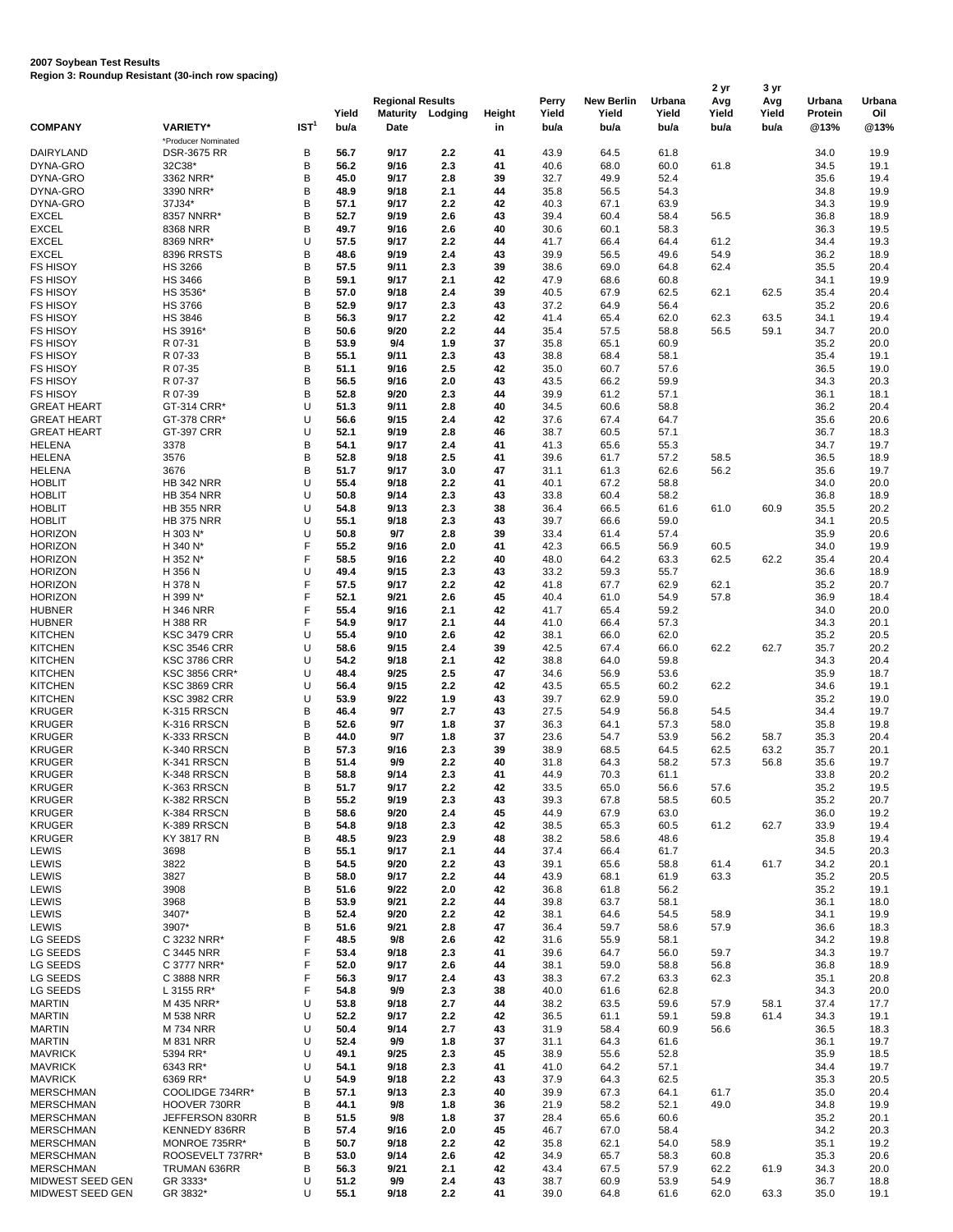|                                            |                                |                  | Yield        | <b>Regional Results</b><br><b>Maturity</b> | Lodging    | Height       | Perry<br>Yield | <b>New Berlin</b><br>Yield | Urbana<br>Yield | 2 yr<br>Avg<br>Yield | 3 yr<br>Avg<br>Yield | Urbana<br>Protein | Urbana<br>Oil |
|--------------------------------------------|--------------------------------|------------------|--------------|--------------------------------------------|------------|--------------|----------------|----------------------------|-----------------|----------------------|----------------------|-------------------|---------------|
| <b>COMPANY</b>                             | <b>VARIETY*</b>                | IST <sup>1</sup> | bu/a         | Date                                       |            | in           | bu/a           | bu/a                       | bu/a            | bu/a                 | bu/a                 | @13%              | @13%          |
| <b>MUNSON</b>                              | *Producer Nominated<br>8328 RR | U                | 56.7         | 9/11                                       | 2.3        | 39           | 35.3           | 69.2                       | 65.5            |                      |                      | 35.5              | 19.3          |
| <b>MUNSON</b>                              | 8357 RR                        | U                | 53.7         | 9/17                                       | 2.3        | 43           | 41.3           | 62.3                       | 57.4            | 60.5                 |                      | 34.5              | 19.7          |
| <b>MUNSON</b>                              | 8368 RR                        | U                | 55.2         | 9/17                                       | 2.1        | 43           | 38.3           | 68.5                       | 58.9            |                      |                      | 34.1              | 20.5          |
| <b>MUNSON</b>                              | 8377 RR                        | U                | 55.3         | 9/18                                       | 2.2        | 42           | 41.3           | 67.8                       | 57.0            | 62.2                 |                      | 35.1              | 20.8          |
| NC+                                        | 3A32 RR*                       | U                | 54.8         | 9/11                                       | 2.5        | 43           | 37.3           | 64.6                       | 62.3            |                      |                      | 36.4              | 19.0          |
| NC+                                        | 3A53 RR*                       | U                | 57.9         | 9/15                                       | 2.2        | 39           | 41.2           | 66.5                       | 66.1            |                      |                      | 35.6              | 20.2          |
| NK BRAND                                   | S 32-E2*                       | B                | 50.3         | 9/15                                       | 3.1        | 43           | 30.5           | 62.0                       | 58.5            |                      |                      | 34.1              | 20.4          |
| <b>NK BRAND</b>                            | S 33-A8*                       | B                | 37.8         | 9/9                                        | 3.0        | 43           | 25.8           | 39.5                       | 48.1            | 47.7                 |                      | 34.2              | 20.1          |
| <b>NK BRAND</b><br><b>NK BRAND</b>         | S 36-C7*<br>S 37-F7*           | B<br>B           | 50.3<br>52.2 | 9/17<br>9/18                               | 1.8<br>2.6 | 38<br>43     | 33.6<br>37.7   | 61.5<br>58.9               | 55.9<br>60.0    | 55.8                 |                      | 36.4<br>35.5      | 19.2<br>18.6  |
| NK BRAND                                   | S 37-P5*                       | B                | 51.2         | 9/16                                       | 2.6        | 43           | 38.3           | 53.4                       | 61.8            |                      |                      | 35.4              | 18.9          |
| <b>NK BRAND</b>                            | S 38-D5*                       | B                | 47.4         | 9/19                                       | 2.1        | 41           | 34.0           | 52.7                       | 55.6            |                      |                      | 35.7              | 18.7          |
| <b>NK BRAND</b>                            | S 39-A3*                       | B                | 51.5         | 9/20                                       | 2.6        | 43           | 36.2           | 60.6                       | 57.8            |                      |                      | 34.9              | 18.9          |
| <b>NK BRAND</b>                            | XR 3473                        | U                | 46.4         | 9/9                                        | 2.6        | 41           | 32.6           | 48.6                       | 58.1            |                      |                      | 35.2              | 20.0          |
| <b>NUTECH</b>                              | NT-3099 RR                     | B                | 52.0         | 9/9                                        | 2.2        | 40           | 37.5           | 62.5                       | 56.0            |                      |                      | 34.0              | 19.9          |
| <b>NUTECH</b>                              | NT-3777 RR*                    | B                | 55.8         | 9/18                                       | 2.1        | 43           | 44.3           | 67.5                       | 55.7            |                      |                      | 34.0              | 20.1          |
| <b>NUTECH</b>                              | NT-3888 RRSCN                  | B                | 56.0         | 9/18                                       | 2.3        | 43           | 39.6           | 67.6                       | 60.9            |                      |                      | 34.8              | 20.8          |
| <b>NUTECH</b>                              | NT-3909 RRSCNSTS               | B<br>B           | 56.4<br>49.7 | 9/18                                       | 2.2        | 42<br>40     | 41.8           | 68.1                       | 59.4<br>55.6    |                      |                      | 34.2              | 19.1          |
| <b>NUTECH</b><br><b>NUTECH</b>             | NT-7312<br>NT-7316             | B                | 57.1         | 9/5<br>9/11                                | 2.1<br>2.1 | 38           | 36.4<br>38.3   | 57.0<br>71.4               | 61.6            |                      |                      | 34.3<br>35.6      | 20.1<br>19.5  |
| <b>NUTECH</b>                              | NT-7325                        | B                | 53.6         | 9/6                                        | 1.9        | 36           | 32.8           | 66.0                       | 61.9            |                      |                      | 35.6              | 20.0          |
| <b>NUTECH</b>                              | NT-7337                        | B                | 54.1         | 9/13                                       | 2.3        | 39           | 35.8           | 67.2                       | 59.3            |                      |                      | 35.7              | 19.5          |
| <b>NUTECH</b>                              | NT-7345                        | B                | 54.1         | 9/8                                        | 2.4        | 42           | 34.7           | 64.9                       | 62.8            |                      |                      | 35.3              | 19.1          |
| <b>NUTECH</b>                              | NT-7353                        | B                | 52.3         | 9/15                                       | 2.4        | 42           | 34.5           | 63.0                       | 59.3            |                      |                      | 35.0              | 19.6          |
| <b>NUTECH</b>                              | NT-7366                        | B                | 54.8         | 9/17                                       | 2.2        | 44           | 34.3           | 68.1                       | 61.9            |                      |                      | 34.7              | 20.3          |
| <b>NUTECH</b>                              | NT-7399                        | B                | 54.1         | 9/20                                       | 2.5        | 44           | 41.4           | 63.6                       | 57.4            |                      |                      | 36.3              | 18.0          |
| <b>PIONEER</b>                             | 93M10*                         | B                | 50.4         | 9/10                                       | 2.9        | 46           | 33.4           | 60.6                       | 57.3            |                      |                      | 33.7              | 20.2          |
| <b>PIONEER</b>                             | 93M11*                         | B                | 50.8         | 9/6                                        | 1.8        | 38           | 33.6           | 57.0                       | 61.9            | 58.0                 | 58.6                 | 35.6              | 20.7          |
| <b>PIONEER</b>                             | 93M42*                         | B                | 58.3         | 9/16                                       | 2.1        | 45           | 43.1           | 67.6                       | 64.3            | 62.6                 | 62.3                 | 35.5              | 19.8          |
| <b>PIONEER</b>                             | 93M61                          | B                | 56.3         | 9/14                                       | 2.2        | 43           | 43.7           | 65.8                       | 59.4            |                      |                      | 34.2              | 20.0          |
| <b>PIONEER</b>                             | 93M95*                         | B<br>U           | 42.5         | 9/19                                       | 2.8        | 47           | 29.8           | 47.1                       | 50.6            | 52.7                 |                      | 37.2              | 18.6          |
| <b>QUALITY PLUS</b><br><b>QUALITY PLUS</b> | Q 343 RR<br>Q 368 RR           | U                | 54.0<br>55.5 | 9/18<br>9/16                               | 2.3<br>2.2 | 42<br>41     | 41.4<br>41.6   | 63.6<br>67.3               | 57.1<br>57.7    | 59.5                 |                      | 34.6<br>34.9      | 19.6<br>20.9  |
| <b>QUALITY PLUS</b>                        | Q 370 RR                       | U                | 52.6         | 9/19                                       | 2.5        | 42           | 38.2           | 60.9                       | 58.7            | 57.8                 | 58.9                 | 36.4              | 18.8          |
| <b>QUALITY PLUS</b>                        | Q 374 RR*                      | U                | 53.4         | 9/13                                       | 2.2        | 42           | 33.4           | 68.1                       | 58.7            | 62.2                 |                      | 35.5              | 20.6          |
| <b>STAUFFER</b>                            | 4380 NSR*                      | U                | 53.5         | 9/20                                       | 2.1        | 42           | 41.1           | 64.2                       | 55.1            |                      |                      | 34.5              | 19.0          |
| <b>STAUFFER</b>                            | 4391 R*                        | U                | 55.6         | 9/16                                       | 2.1        | 43           | 41.7           | 66.5                       | 58.7            |                      |                      | 34.4              | 20.1          |
| <b>STINE</b>                               | 3128-4                         | U                | 52.7         | 9/6                                        | 1.8        | 37           | 31.3           | 66.3                       | 60.6            |                      |                      | 35.3              | 20.1          |
| <b>STINE</b>                               | 3222-4                         | U                | 52.0         | 9/12                                       | 2.3        | 38           | 33.0           | 65.2                       | 57.8            |                      |                      | 35.5              | 19.4          |
| <b>STINE</b>                               | 3532-4                         | U                | 57.7         | 9/13                                       | 2.5        | 39           | 46.4           | 66.1                       | 60.6            | 61.9                 | 62.3                 | 35.0              | 20.5          |
| <b>STINE</b>                               | 3582-4*                        | U                | 53.4         | 9/17                                       | 2.3        | 42           | 39.5           | 63.1                       | 57.7            |                      |                      | 35.0              | 19.4          |
| <b>STINE</b>                               | 3602-4*                        | U                | 56.0         | 9/16                                       | 2.4        | 43           | 38.6           | 68.0                       | 61.3            |                      |                      | 35.1              | 20.8          |
| <b>STINE</b>                               | 3620-4                         | U                | 53.3         | 9/17                                       | 2.2        | 43           | 34.5           | 67.0                       | 58.4            |                      |                      | 34.4              | 20.3          |
| <b>STONE</b>                               | 2346 NRR<br>2356 NRR*          | F<br>F           | 54.1<br>51.9 | 9/18<br>9/12                               | 2.2<br>2.4 | 43<br>37     | 41.1           | 63.3                       | 57.8            | 58.5                 |                      | 34.4              | 19.8          |
| <b>STONE</b><br><b>STONE</b>               | 2375 NRR*                      | F                | 48.5         | 9/18                                       | 3.0        | 42           | 34.2<br>32.1   | 67.7<br>59.7               | 53.9<br>53.9    |                      |                      | 34.9<br>35.3      | 19.9<br>19.0  |
| <b>STONE</b>                               | <b>2377 NRR</b>                | F                | 53.4         | 9/16                                       | 2.3        | 41           | 40.3           | 62.9                       | 56.9            |                      |                      | 34.4              | 19.5          |
| <b>SUN PRAIRIE</b>                         | SP 3555 NRR*                   | U                | 50.6         | 9/17                                       | 2.4        | 40           | 35.9           | 62.1                       | 53.8            |                      |                      | 36.3              | 18.7          |
| <b>SUN PRAIRIE</b>                         | SP 3602 NRR*                   | U                | 44.0         | 9/17                                       | 2.5        | 40           | 34.3           | 49.3                       | 48.3            |                      |                      | 35.7              | 19.1          |
| <b>SUN PRAIRIE</b>                         | SP 3811 NRR*                   | U                | 55.7         | 9/20                                       | 2.3        | 45           | 43.6           | 65.3                       | 58.2            |                      |                      | 35.5              | 20.0          |
| <b>TRISOY</b>                              | 3144 RR(CN)                    | U                | 52.4         | 9/10                                       | 2.3        | 43           | 40.1           | 62.8                       | 54.4            |                      |                      | 36.4              | 19.0          |
| <b>TRISOY</b>                              | 3172 RRV                       | U                | 49.6         | 9/10                                       | 2.2        | 37           | 29.5           | 60.4                       | 59.0            |                      |                      | 34.4              | 19.8          |
| <b>TRISOY</b>                              | 3463 RR(CN)                    | U                | 55.5         | 9/17                                       | 2.1        | 42           | 45.5           | 62.3                       | 58.8            | 60.4                 |                      | 34.3              | 19.7          |
| <b>TRISOY</b>                              | 3874 RR(CN)                    | U                | 55.5         | 9/15                                       | 2.1        | 42           | 40.0           | 65.0                       | 61.3            |                      |                      | 34.6              | 19.2          |
| <b>WILKEN</b>                              | W 3429 NRR*                    | B                | 56.4         | 9/10                                       | 2.5        | 39           | 39.7           | 67.7                       | 61.9            | 61.6                 | 62.5                 | 35.3              | 20.5          |
| <b>WILKEN</b>                              | W 3434 NRR*                    | B                | 56.2         | 9/17                                       | 2.2        | 42           | 42.6           | 66.1                       | 60.0            | 60.7                 |                      | 34.2              | 19.9          |
| <b>WILKEN</b><br><b>WILKEN</b>             | W 3465 NRR<br>W 3473 NRR       | B<br>B           | 53.2<br>51.8 | 9/18<br>9/18                               | 2.1<br>2.5 | 42<br>41     | 39.6<br>37.6   | 62.7<br>62.2               | 57.5<br>55.5    | 60.5<br>56.4         | 58.7                 | 35.2<br>36.1      | 19.3<br>18.8  |
| <b>WILKEN</b>                              | W 3479 NRR                     | B                | 53.3         | 9/17                                       | 2.4        | 42           | 33.5           | 66.0                       | 60.5            | 59.8                 | 61.6                 | 34.6              | 19.2          |
| <b>WILKEN</b>                              | W 3488 NRR                     | B                | 55.5         | 9/16                                       | 2.4        | 42           | 39.2           | 67.9                       | 59.5            | 61.4                 |                      | 35.0              | 21.0          |
| <b>WILKEN</b>                              | W 3499 NRR                     | B                | 50.8         | 9/21                                       | 2.1        | 44           | 37.8           | 59.8                       | 54.9            | 57.3                 | 59.4                 | 34.7              | 20.0          |
| <b>WILKEN</b>                              | W 3577 NRR                     | B                | 54.7         | 9/18                                       | 2.1        | 42           | 35.9           | 67.6                       | 60.7            |                      |                      | 33.9              | 20.5          |
| <b>WILKEN</b>                              | W 3592 NRR                     | B                | 52.7         | 9/19                                       | 2.3        | 44           | 39.3           | 64.7                       | 54.1            |                      |                      | 36.5              | 18.0          |
|                                            |                                |                  |              |                                            |            |              |                |                            |                 |                      |                      |                   |               |
|                                            | AVERAGE                        |                  | 52.8         | 9/15                                       | 2.3        | 42           | 37.4           | 62.8                       | 58.4            | 59.0                 | 60.6                 | 35.1              | 19.7          |
|                                            | L.S.D. 25% LEVEL               |                  | 3.0          |                                            | 0.2        | $\mathbf{2}$ | 3.7            | 2.1                        | 3.3             |                      |                      | 0.43              | 0.23          |
| <b>MATURITY GROUP 4</b>                    | COEFF. OF VAR. (%)             |                  | 10.4         |                                            | 17.2       | 7            | 10.5           | 3.6                        | 6.1             |                      |                      | 1.3               | 1.2           |
|                                            |                                |                  |              |                                            |            |              |                |                            |                 |                      |                      |                   |               |
| <b>AGSOURCE</b>                            | 9406 RR*                       | B                | 53.3         | 9/24                                       | 2.2        | 42           | 35.6           | 61.6                       | 62.8            |                      |                      | 34.8              | 20.0          |
| DAIRYLAND                                  | <b>DSR-4300 RR</b>             | U                | 41.2         | 9/24                                       | 2.6        | 42           | 28.0           | 48.5                       | 47.2            |                      |                      | 36.6              | 18.8          |
| FS HISOY                                   | HS 4066                        | B                | 50.2         | 9/24                                       | 2.7        | 45           | 34.3           | 58.9                       | 57.4            |                      |                      | 36.3              | 18.6          |
| <b>HORIZON</b>                             | H 406 N*                       | U                | 49.4         | 9/22                                       | 2.6        | 40           | 32.1           | 59.8                       | 56.4            | 57.1                 | 57.9                 | 35.9              | 19.8          |
| <b>HORIZON</b><br><b>HORIZON</b>           | H 419 N                        | U<br>U           | 51.8         | 9/23                                       | 1.8<br>2.0 | 42           | 33.1           | 63.5                       | 58.6            |                      |                      | 35.7              | 19.6<br>19.4  |
| <b>HORIZON</b>                             | H 422 N<br>H 424 N*            | U                | 52.4<br>49.3 | 9/25<br>9/23                               | 2.2        | 41<br>39     | 36.0<br>30.7   | 62.7<br>63.5               | 58.7<br>53.8    | 55.9                 |                      | 36.2<br>35.3      | 19.7          |
| <b>KITCHEN</b>                             | <b>KSC 4266 CRR*</b>           | U                | 42.9         | 9/26                                       | 2.6        | 48           | 33.8           | 45.5                       | 49.5            |                      |                      | 35.1              | 18.7          |
| <b>KRUGER</b>                              | K-410 RRSCN                    | B                | 54.8         | 9/23                                       | 2.1        | 41           | 34.8           | 69.0                       | 60.6            | 58.5                 | 57.9                 | 35.1              | 19.9          |
| <b>KRUGER</b>                              | K-433 RRSCN                    | B                | 45.2         | 9/27                                       | 2.4        | 48           | 33.9           | 47.8                       | 53.9            | 53.1                 |                      | 35.0              | 18.7          |
| LEWIS                                      | 4010*                          | B                | 47.4         | 9/25                                       | 2.3        | 45           | 32.6           | 56.3                       | 53.1            |                      |                      | 35.8              | 18.8          |
| <b>MERSCHMAN</b>                           | NORFOLK 741RR*                 | В                | 50.5         | 9/25                                       | 2.1        | 42           | 32.8           | 60.0                       | 58.6            | 57.4                 |                      | 34.5              | 20.0          |
| <b>NUTECH</b>                              | NT-4041 RRSCN                  | B                | 53.7         | 9/24                                       | 2.1        | 43           | 35.9           | 65.1                       | 60.2            |                      |                      | 35.2              | 20.0          |